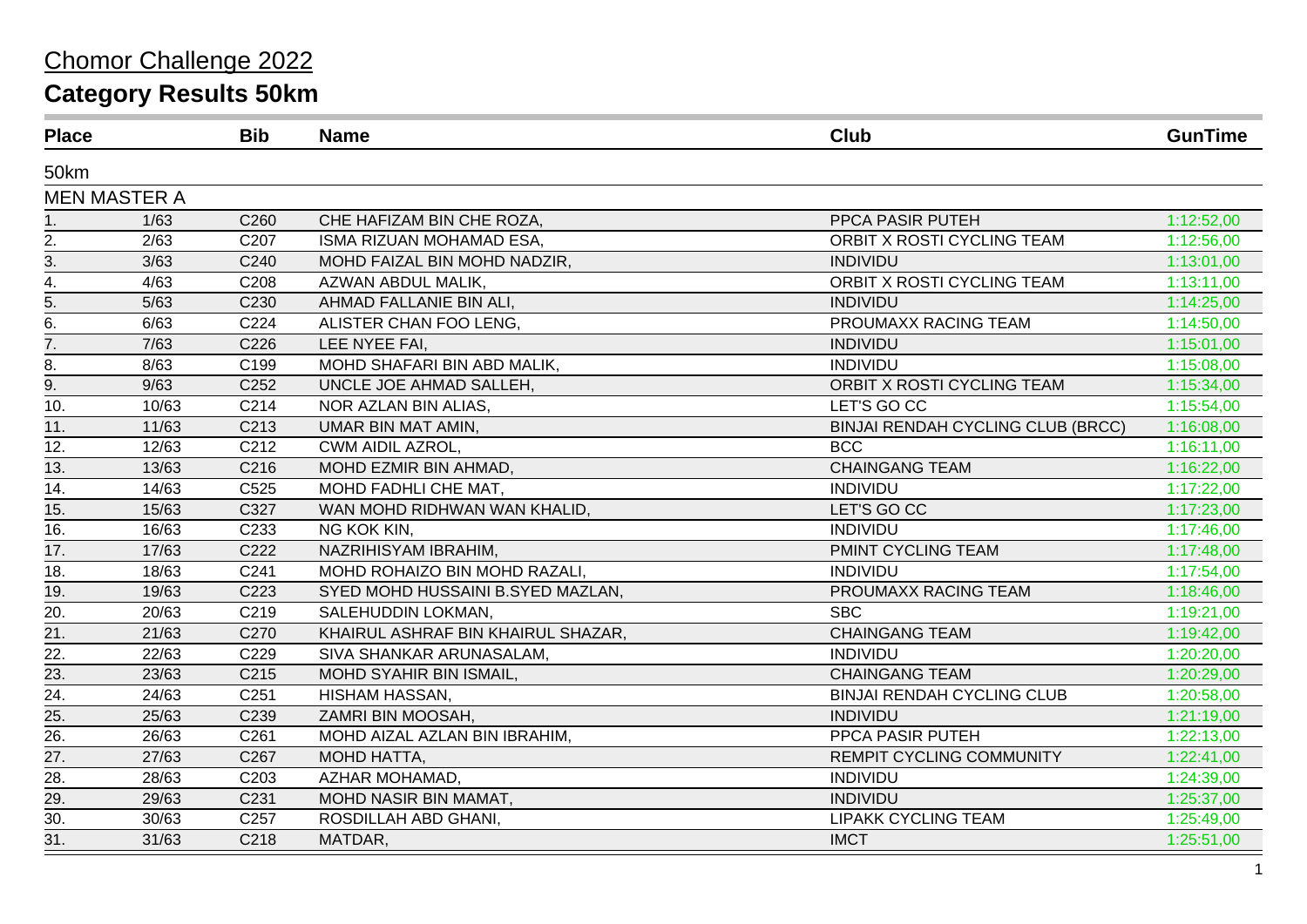| <b>Place</b>      |         | <b>Bib</b>       | <b>Name</b>                      | Club                            | <b>GunTime</b> |
|-------------------|---------|------------------|----------------------------------|---------------------------------|----------------|
| 32.               | 32/63   | C <sub>205</sub> | AMRAN ABDULLAH,                  | <b>INDIVIDU</b>                 | 1:25:51,00     |
| 33.               | 33/63   | C254             | <b>HERMAN BIN HASSAN,</b>        | <b>GENG BASIKAL NELANG</b>      | 1:25:53,00     |
| 34.               | 34/63   | C322             | MOHAMAD NABIL BIN HJ WAN AHMAD,  | <b>RIDER MACHE (RM)</b>         | 1:27:14,00     |
| 35.               | 35/63   | C232             | AZMI ALIAS,                      | <b>INDIVIDU</b>                 | 1:28:02,00     |
| $\overline{36}$ . | 36/63   | C201             | ALIAS BIN SULONG,                | <b>INDIVIDU</b>                 | 1:28:03,00     |
| 37.               | 37/63   | C243             | MASRIZAL BIN MOHARANI,           | <b>INDIVIDU</b>                 | 1:28:12,00     |
| 38.               | 38/63   | C202             | ZAIDI B SIDEK,                   | <b>INDIVIDU</b>                 | 1:28:38,00     |
| 39.               | 39/63   | C247             | NOORAMRI MUHAMMAD,               | <b>INDIVIDU</b>                 | 1:28:57,00     |
| 40.               | 40/63   | C262             | AHMAD ZANIAL ABD RAZAK,          | <b>BCC</b>                      | 1:29:36,00     |
| $\overline{41}$ . | 41/63   | C266             | MHD ZAFRULLAH BIN MHD ZAWAWI,    | <b>RIDER MACHE (RM)</b>         | 1:29:37,00     |
| 42.               | 42/63   | C228             | MOHD KHAIRUL NIZAM MOHAMAD,      | <b>INDIVIDU</b>                 | 1:30:07,00     |
| 43.               | 43/63   | C <sub>263</sub> | MOHD SUHAIRI BIN YAMIN,          | <b>RIDER MACHE (RM)</b>         | 1:30:14,00     |
| 44.               | 44/63   | C248             | NUR MUHAMMAD FADHLI BIN MAHBOB,  | <b>INDIVIDU</b>                 | 1:31:07,00     |
| 45.               | 45/63   | C236             | SHAHRUL IZWAN BIN AN,            | <b>INDIVIDU</b>                 | 1:32:42,00     |
| 46.               | 46/63   | C225             | MOHD AZIZEE BIN HAIRON ANUAR,    | <b>TEAM PROKEN</b>              | 1:33:06,00     |
| 47.               | 47/63   | C <sub>250</sub> | ZULHAIDI MOKHTAR,                | <b>INDIVIDU</b>                 | 1:33:59,00     |
| 48.               | 48/63   | C268             | KAHIRUL AZMI BIN AHMAD,          | <b>MWBCT</b>                    | 1:34:07,00     |
| 49.               | 49/63   | C259             | ABDUL HANIFF ANUAL,              | <b>BRCC</b>                     | 1:34:08,00     |
| 50.               | 50/63   | C <sub>255</sub> | MOHD FAIRUS BIN MOHD ALI,        | <b>BESUT CYCLING CLUB (BCC)</b> | 1:34:35,00     |
| 51.               | 51/63   | C258             | MOHD FAZLI ALI,                  | <b>BRCC</b>                     | 1:34:38,00     |
| 52.               | 52/63   | C209             | ROSTAM BIN OMAR,                 | <b>GENG BASIKAL NELANG</b>      | 1:36:16,00     |
| 53.               | 53/63   | C271             | MOHD FIRDAUS BIN AB MANAN,       | LET'S GO CC                     | 1:36:32,00     |
| 54.               | 54/63   | C249             | ROSDI ARIFF BIN ABDUL RAHMAN,    | <b>INDIVIDU</b>                 | 1:37:23,00     |
| 55.               | 55/63   | C256             | ATAN RAHMAN,                     | <b>BESUT CYCLING CLUB (BCC)</b> | 1:37:57,00     |
| $\overline{56}$ . | 56/63   | C206             | MOHD AMRAN BIN IBRAHIM,          | <b>INDIVIDU</b>                 | 1:39:53,00     |
| $\overline{57}$ . | 57/63   | C246             | NOOR FAIZAL,                     | <b>INDIVIDU</b>                 | 1:41:39,00     |
| 58.               | 58/63   | C264             | MOHD AMRI BIN MOHD RAMLI,        | <b>RIDER MACHE (RM)</b>         | 1:41:46,00     |
| 59.               | 59/63   | C220             | <b>BONG MEPPEH,</b>              | <b>CYCLING AT PAKA</b>          | 1:41:59,00     |
| 60.               | 60/63   | C210             | ROZIMAN BIN MAT LAZIM,           | <b>GENG BASIKAL NELANG</b>      | 1:42:59,00     |
| 61.               | 61/63   | C245             | MOHD ZALMI BIN ABU BAKAR,        | <b>INDIVIDU</b>                 | 1:46:08,00     |
| 62.               | 62/63   | C <sub>253</sub> | MUHAMMAD BIN JUSOH,              | <b>GENG BASIKAL NELANG</b>      | 1:49:53,00     |
| 63.               | 63/63   | C204             | FIRDAUS BIN IDIN,                | <b>INDIVIDU</b>                 | 1:56:42,00     |
| <b>DSQ</b>        | $-1/-1$ | C211             | MOHD HAFIZUL FAIZ BIN ABD GHANI, | <b>GENG BASIKAL NELANG</b>      | 1:11:19,00     |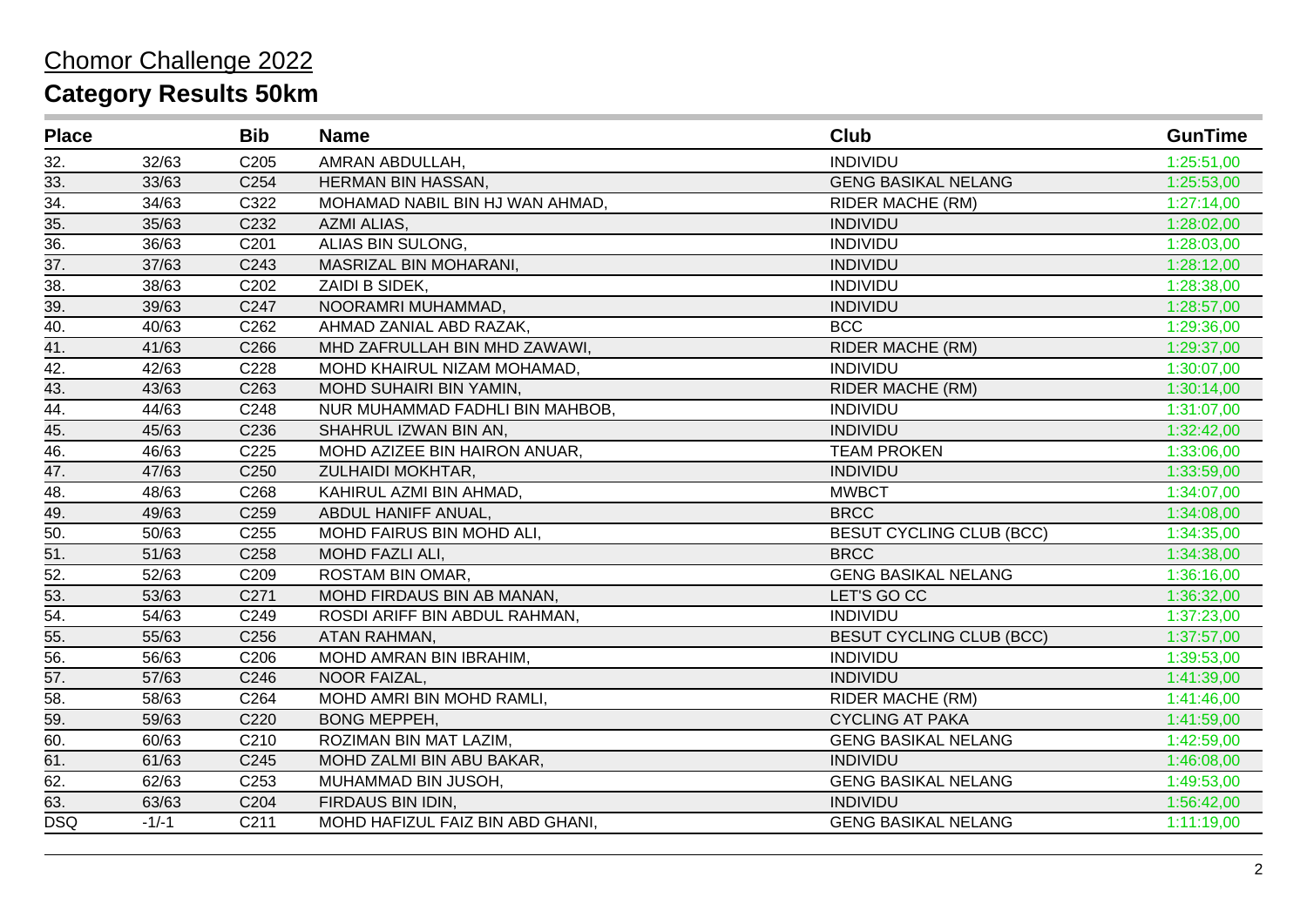| <b>Place</b>     |         | <b>Bib</b>       | <b>Name</b>                                 | <b>Club</b>                     | <b>GunTime</b> |
|------------------|---------|------------------|---------------------------------------------|---------------------------------|----------------|
| <b>DSQ</b>       | $-1/-1$ | C238             | TENGKU AHMAD NASIRUDDIN BIN TENGKU MOHAMAD, | <b>INDIVIDU</b>                 |                |
| <b>DNF</b>       | $-1/-1$ | C200             | SAZARIL AMIR SABRI,                         | <b>INDIVIDU</b>                 |                |
| <b>DNF</b>       | $-1/-1$ | C265             | NIK NORMAN BIN NIK MUSTAPHA,                | <b>RIDER MACHE (RM)</b>         |                |
| <b>DNS</b>       | $-1/-1$ | C <sub>217</sub> | CHEONG TING KEONG.                          | <b>IMCT</b>                     |                |
| <b>DNS</b>       | $-1/-1$ | C234             | MOHAMMAD AFIFI BIN MOHD NOOR,               | <b>INDIVIDU</b>                 |                |
| <b>DNS</b>       | $-1/-1$ | C235             | RAIFUL SHAHARIL BIN ABDULLAH,               | <b>INDIVIDU</b>                 |                |
| <b>DNS</b>       | $-1/-1$ | C237             | MOHD TARMIZI BIN OMAR,                      | <b>INDIVIDU</b>                 |                |
| <b>DNS</b>       | $-1/-1$ | C242             | ZULKIFLI BIN MOHAMAD,                       | <b>INDIVIDU</b>                 |                |
| <b>DNS</b>       | $-1/-1$ | C244             | AHMAD SAFWAN B AZAHA,                       | <b>INDIVIDU</b>                 |                |
| <b>MEN OPEN</b>  |         |                  |                                             |                                 |                |
| 1.               | 1/104   | A129             | MOHAMMAD SAUFI BIN MAT SENAN,               | <b>TRC</b>                      | 1:12:17,00     |
| $\overline{2}$ . | 2/104   | A105             | SANIY SYAHMI BIN MOHD SAFIEE.               | <b>DECUNG</b>                   | 1:12:24,00     |
| 3.               | 3/104   | A077             | MOHD HAFIZ ROZLI,                           | <b>MIFH</b>                     | 1:12:43,00     |
| 4.               | 4/104   | A124             | MUHAMMAD ZULHILMIE AFIF,                    | <b>TSG AFTERSCHOOL</b>          | 1:12:47,00     |
| $\overline{5}$ . | 5/104   | A078             | ABDUL HALIM BIN HASAN,                      | <b>MIFH</b>                     | 1:12:48,00     |
| 6.               | 6/104   | A130             | MUHAMMAD RABANI BIN HASHIM,                 | <b>TRC</b>                      | 1:12:49,00     |
| $\overline{7}$ . | 7/104   | A019             | MOHD AZWAN BIN ANUAR,                       | <b>INDIVIDU</b>                 | 1:12:57,00     |
| 8.               | 8/104   | A071             | MOHD NAWANG BIN AYUB,                       | <b>BMCC</b>                     | 1:12:57,00     |
| 9.               | 9/104   | A127             | ABDUL RAHMAN BIN ABD GHANI,                 | <b>INDIVIDU</b>                 | 1:13:12,00     |
| 10.              | 10/104  | A128             | HASREEZAN HASSAN,                           | <b>INDIVIDU</b>                 | 1:13:17,00     |
| 11.              | 11/104  | A003             | MUHAMMAD KHAIRUL AZIZI BIN ABDULLAH,        | <b>INDIVIDU</b>                 | 1:13:36,00     |
| 12.              | 12/104  | A103             | MOHD AZRI BIN AHMAD,                        | <b>CYCLING AT PAKA</b>          | 1:14:02,00     |
| 13.              | 13/104  | A106             | LUTFI,                                      | <b>IMCT</b>                     | 1:14:08,00     |
| 14.              | 14/104  | A126             | MOHD HAZRIN BIN ZALEHAN,                    | <b>TEAM CYCLOMOTION</b>         | 1:14:09,00     |
| 15.              | 15/104  | A116             | AMER AKBAR BIN ANUAR,                       | ZAHRAA NASI KUKUS TEAM          | 1:14:13,00     |
| 16.              | 16/104  | A002             | MOHD KHALIL BIN ISMAIL,                     | <b>INDIVIDU</b>                 | 1:14:18,00     |
| 17.              | 17/104  | A057             | HAFIDZ HAMID,                               | ORBIT X ROSTI CYCLING TEAM      | 1:15:29,00     |
| 18.              | 18/104  | A087             | <b>HASMIEL ALIAS,</b>                       | <b>REMPIT CYCLING COMMUNITY</b> | 1:15:46,00     |
| 19.              | 19/104  | A043             | MUHAMAD HAZWAN BIN SAHANI,                  | <b>TEAM CHAINGANG</b>           | 1:16:01,00     |
| 20.              | 20/104  | A107             | PUDIN,                                      | <b>IMCT</b>                     | 1:16:12,00     |
| 21.              | 21/104  | A094             | KHAIRUL FADZLI,                             | REMPIT CYCLING COMMUNITY        | 1:16:18,00     |
| 22.              | 22/104  | A031             | MUHAMMAD KHAIRI BIN RASHID,                 | <b>INDIVIDU</b>                 | 1:16:35,00     |
| 23.              | 23/104  | A131             | MOHD KHAIRUL FADLI BIN MOHD SHAFIE,         | KAU & AKU CAFE TEAM             | 1:17:05,00     |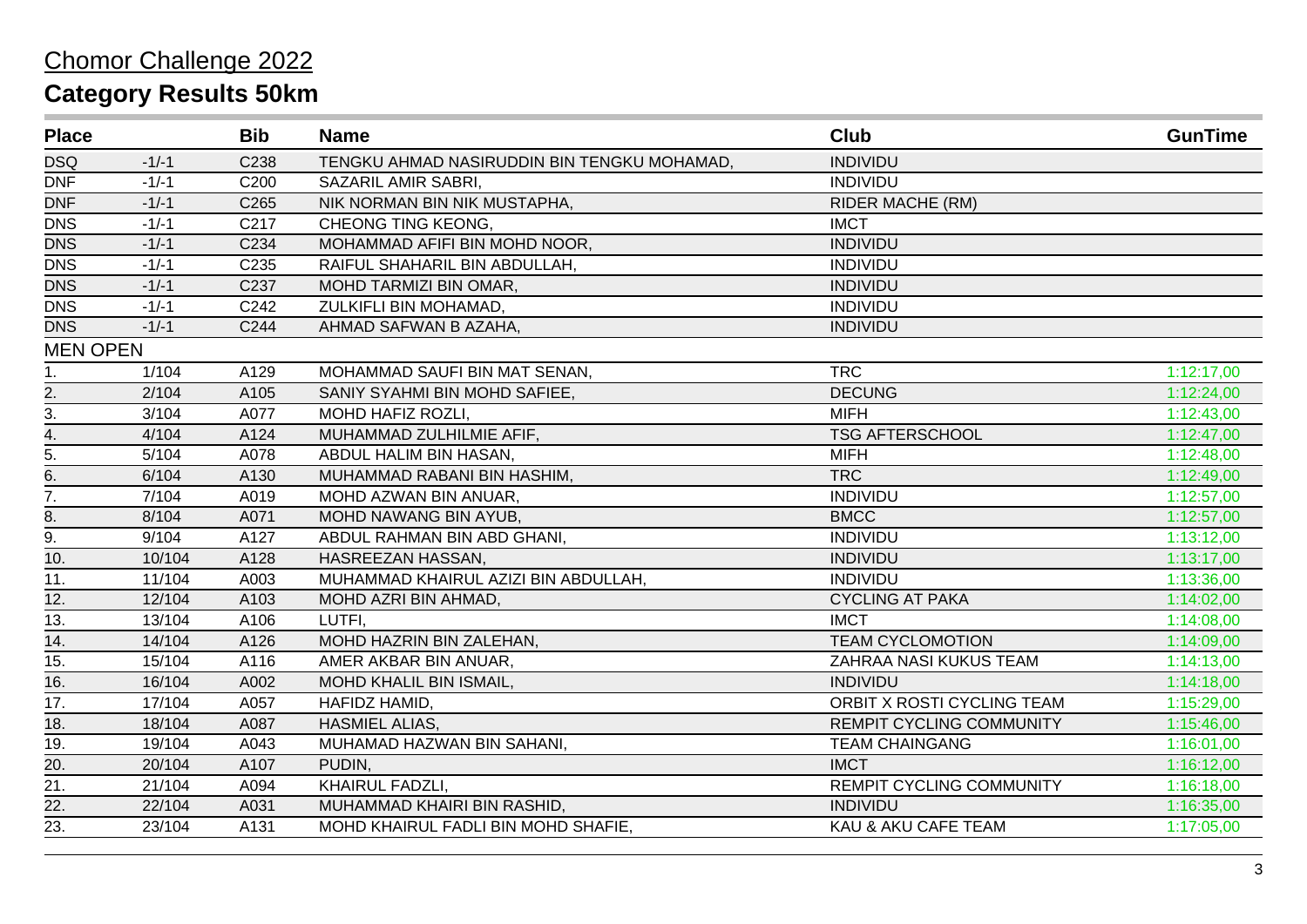| <b>Place</b>      |                    | <b>Bib</b> | <b>Name</b>                                      | <b>Club</b>                     | <b>GunTime</b> |
|-------------------|--------------------|------------|--------------------------------------------------|---------------------------------|----------------|
| 24.               | 24/104             | A015       | MUHD KAMAL BIN ANUAR,                            | <b>INDIVIDU</b>                 | 1:17:13,00     |
| 25.               | 25/104             | A052       | MOHD FIRDAUS BIN AZIZ,                           | <b>CHINGANG CG</b>              | 1:17:13,00     |
| 26.               | 26/104             | A080       | MOHD SHAFIQ BIN ALI,                             | <b>BCC</b>                      | 1:17:17,00     |
| 27.               | 27/104             | A007       | MUHAMMAD FAIZZ BIN PAUSAN ARIF,                  | <b>INDIVIDU</b>                 | 1:17:19,00     |
| 28.               | 28/104             | A025       | MOHD SHAFIQ BIN AB HALIM,                        | <b>INDIVIDU</b>                 | 1:17:29,00     |
| $\overline{29}$ . | 29/104             | A001       | SOLAHUDDIN BIN MOHAMAD,                          | <b>INDIVIDU</b>                 | 1:17:45,00     |
| 30.               | 30/104             | A099       | ABDUL FATAH BIN MOHD DIN,                        | LET'S GO CC                     | 1:17:50,00     |
| 31.               | 31/104             | A012       | ABDUL QAYYUM ABD HAMID,                          | <b>INDIVIDU</b>                 | 1:17:57,00     |
| 32.               | 32/104             | A079       | MOHD ZAID ARIFFIN,                               | <b>BCC</b>                      | 1:19:42,00     |
| 33.               | 33/104             | A098       | YUSNOOR BIN YUSUF,                               | <b>KUTAN CYCLING CLUB</b>       | 1:20:22,00     |
| 34.               | 34/104             | A017       | KHAIRIL ANWAR BIN KHALID,                        | <b>INDIVIDU</b>                 | 1:20:55,00     |
| 35.               | 35/104             | A039       | MOHD AFFENDI BIN GHAZALI,                        | <b>INDIVIDU</b>                 | 1:20:56,00     |
| 36.               | 36/104             | A047       | HISHAMUDIN A'ALAUDIN,                            | <b>INDIVIDU</b>                 | 1:21:07,00     |
| 37.               | 37/104             | A111       | MUHAMMAD FAIQ IQBAL BIN AHMAD,                   | <b>SBC</b>                      | 1:21:11,00     |
| 38.               | 38/104             | A102       | SAIFUL BAHRIL,                                   | MIFH CYCLING GROUP              | 1:21:12,00     |
| 39.               | 39/104             | A009       | AFIQ ZAMIR BIN ARSAD,                            | <b>INDIVIDU</b>                 | 1:21:35,00     |
| 40.               | 40/104             | A058       | AMIN SAFWAN BIN SUFWAN,                          | ORBIT X ROSTI CYCLING TEAM      | 1:21:38,00     |
| 41.               | 41/104             | A097       | WAN MUHAMMAD HAFIY HILMAN BIN WAN KHAIRUL AZHAR. | <b>KUTAN CYCLING CLUB</b>       | 1:21:51,00     |
| $\overline{42.}$  | 42/104             | A021       | M.EZZAT EZARUL HAQEEM,                           | <b>INDIVIDU</b>                 | 1:21:56,00     |
| $\overline{43.}$  | 43/104             | A088       | AZIZOL ABD AZIZ,                                 | <b>REMPIT CYCLING COMMUNITY</b> | 1:22:10,00     |
| 44.               | 44/104             | A083       | MAZLAM BIN CHE YUSOFF GEMETI,                    | <b>RIDER MACHE (RM)</b>         | 1:22:57,00     |
| 45.               | 45/104             | A074       | MOHD SAMRUL ARIF SAMELI,                         | <b>TSS CYCLING CLUB</b>         | 1:23:42,00     |
| 46.               | 46/104             | A004       | AHMAD HASIF BIN ISMAIL,                          | <b>INDIVIDU</b>                 | 1:24:23,00     |
| 47.               | $\frac{1}{47/104}$ | A037       | KHAIRUL AMAN SALEH,                              | <b>INDIVIDU</b>                 | 1:24:30,00     |
| 48.               | 48/104             | A027       | MUHAMMAD AKRAM BIN MOHD SAMSURI,                 | <b>INDIVIDU</b>                 | 1:24:31,00     |
| 49.               | 49/104             | A061       | M. NABIL HANIS M. NIZU,                          | <b>CYCLING @ HULU PAKA</b>      | 1:24:47,00     |
| 50.               | 50/104             | A045       | MOHD ROSSLIM BIN RAMLI,                          | <b>INDIVIDU</b>                 | 1:24:56,00     |
| 51.               | 51/104             | A033       | NIK MUHAMMAD AIMAN,                              | <b>INDIVIDU</b>                 | 1:25:01,00     |
| 52.               | 52/104             | A112       | MUSTAZA ERYADI,                                  | <b>SBC</b>                      | 1:25:05,00     |
| 53.               | 53/104             | A109       | MASRUR BIN MARIHA,                               | <b>WARUNG DUSUN CYCLING</b>     | 1:25:06,00     |
| 54.               | 54/104             | A068       | AZIMUDDIN IBRAHIM,                               | <b>BESUT CYCLING CLUB (BCC)</b> | 1:25:45,00     |
| 55.               | 55/104             | A006       | MOHAMMAD RIDHWAN BIN ROSHAN,                     | <b>INDIVIDU</b>                 | 1:25:49,00     |
| 56.               | 56/104             | A096       | MOHAMAD AMEERULLAH BIN IBRAHIM,                  | <b>KUTAN CYCLING CLUB</b>       | 1:26:01,00     |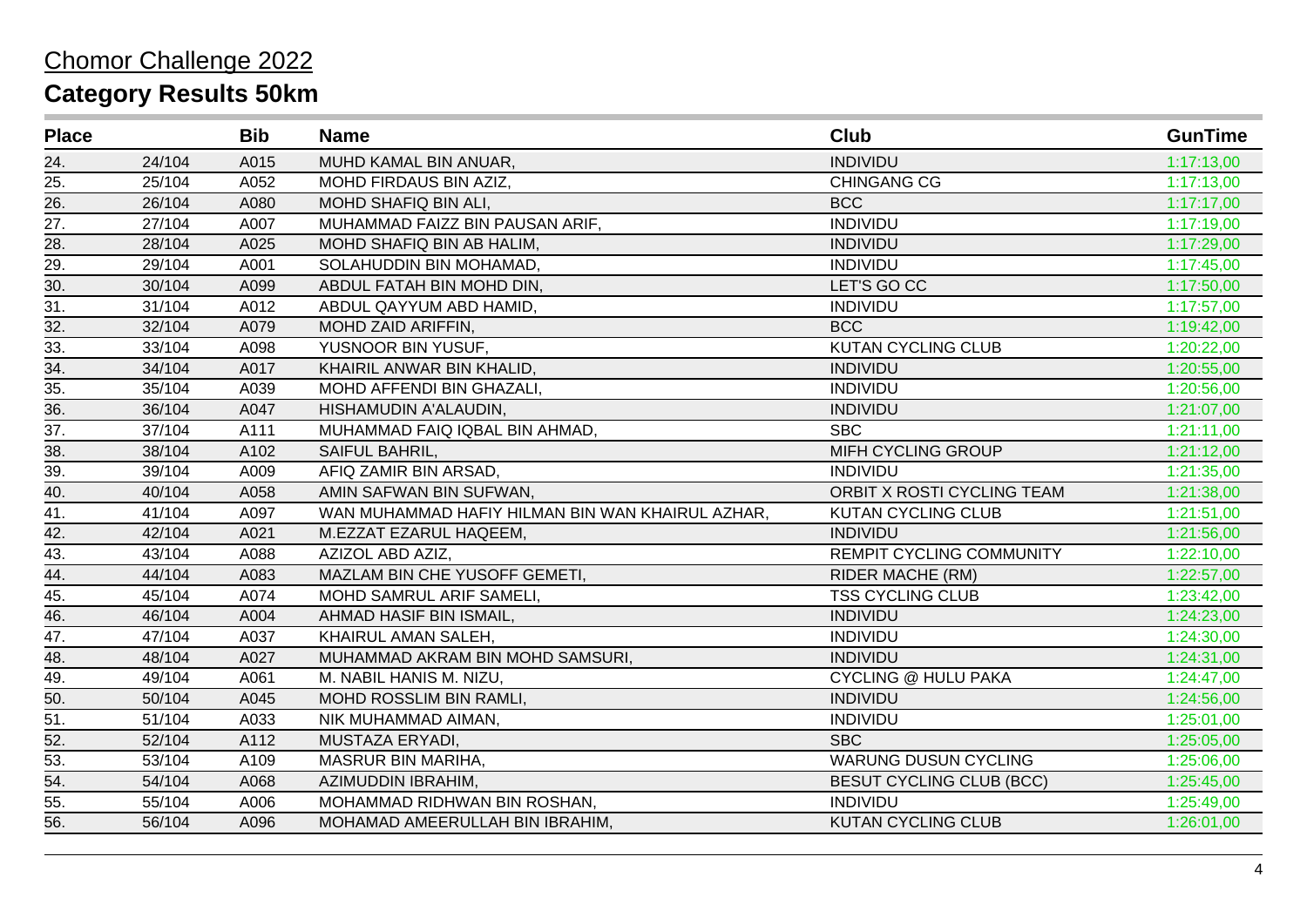| <b>Place</b>    |        | <b>Bib</b> | <b>Name</b>                       | Club                            | <b>GunTime</b> |
|-----------------|--------|------------|-----------------------------------|---------------------------------|----------------|
| 57.             | 57/104 | A030       | WAN ALIF FARHAN BIN WAN YUNUS,    | <b>INDIVIDU</b>                 | 1:26:24,00     |
| 58.             | 58/104 | A081       | MOHD FADHIL NOOR B. MOHD ZAINAL,  | <b>BCC</b>                      | 1:26:28,00     |
| 59.             | 59/104 | A038       | MOHD ZAHIRIN BIN DERAMAN,         | <b>INDIVIDU</b>                 | 1:26:32,00     |
| 60.             | 60/104 | A076       | MOHD TAUFIK BIN YUSOOF,           | <b>TSS CYCING TEAM</b>          | 1:26:34,00     |
| 61.             | 61/104 | A092       | AIZAT SULAIMAN,                   | REMPIT CYCLING COMMUNITY        | 1:26:42,00     |
| 62.             | 62/104 | A022       | MOHD FADHIL IBRAHIM,              | <b>INDIVIDU</b>                 | 1:26:44,00     |
| 63.             | 63/104 | A123       | MOHD ZAINI AIMAN ZAINURIN,        | <b>SEK GATEH SETIU(SGS)</b>     | 1:27:55,00     |
| 64.             | 64/104 | A090       | ZULHIMI ZAWI,                     | <b>REMPIT CYCLING COMMUNITY</b> | 1:28:07,00     |
| 65.             | 65/104 | A113       | RAMADAN YUSOF,                    | <b>TEAM CHAINGANG</b>           | 1:28:35,00     |
| 66.             | 66/104 | A063       | MUHAMAD BASYIR ALI,               | <b>CYCLING @ HULU PAKA</b>      | 1:28:39,00     |
| 67.             | 67/104 | A070       | <b>INSAF GUSTORIAN,</b>           | <b>BESUT CYCLING CLUB (BCC)</b> | 1:29:55,00     |
| 68.             | 68/104 | A069       | <b>SHAHRUL YUSRIE,</b>            | <b>BESUT CYCLING CLUB (BCC)</b> | 1:30:02,00     |
| 69.             | 69/104 | A010       | MUHAMMAD RIDHWAN BIN ISMAIL,      | <b>INDIVIDU</b>                 | 1:30:28,00     |
| 70.             | 70/104 | A110       | MOHAMAD HAZRIN BIN MOHAMMAD RAPI, | <b>SBC</b>                      | 1:30:45,00     |
| 71.             | 71/104 | A028       | MUHAMMAD EZRUL BIN MOHD ALIAS,    | <b>INDIVIDU</b>                 | 1:30:49,00     |
| 72.             | 72/104 | A032       | MUHAMMAD SYAFIQ BIN RUSLAN,       | <b>INDIVIDU</b>                 | 1:30:51,00     |
| 73.             | 73/104 | A121       | AHMAD HAZIQ YUSRI,                | <b>SEK GATEH SETIU(SGS)</b>     | 1:30:57,00     |
| 74.             | 74/104 | A046       | HASIF BIN HISHAMUDDIN,            | <b>INDIVIDU</b>                 | 1:31:10,00     |
| 75.             | 75/104 | A029       | ABDUL HADI BIN HAMAD,             | <b>INDIVIDU</b>                 | 1:31:21,00     |
| 76.             | 76/104 | A073       | AHMAD NASHRIQ HAKEM BIN ALI,      | <b>TSS CYCLING CLUB</b>         | 1:31:29,00     |
| 77.             | 77/104 | A118       | MOHD FAIZ RAZALI,                 | <b>TEAM KCC</b>                 | 1:33:33,00     |
| 78.             | 78/104 | A089       | ADRI ARIFF,                       | <b>REMPIT CYCLING COMMUNITY</b> | 1:33:40,00     |
| 79.             | 79/104 | A122       | MOHD ASWANIZAM ISMAIL,            | SEK GATEH SETIU(SGS)            | 1:33:45,00     |
| 80.             | 80/104 | A065       | MUHAMMAD FAIDHI BIN MOHD NOOR,    | <b>CYCLING @ HULU PAKA</b>      | 1:33:48,00     |
| $\overline{81}$ | 81/104 | A060       | ROSAIDI BIN ABD RAZAK,            | <b>CYCLING @ HULU PAKA</b>      | 1:33:48,00     |
| 82.             | 82/104 | A035       | MUHAMMAD AZRUL HISHAM BIN AMRAN,  | <b>INDIVIDU</b>                 | 1:33:54,00     |
| 83.             | 83/104 | A095       | ZAIM HUSSAIN,                     | <b>REMPIT CYCLING COMMUNITY</b> | 1:33:57,00     |
| 84.             | 84/104 | A082       | WAN MUHAMMAD SURAQAH WAN ROZALI,  | <b>BCC</b>                      | 1:34:03,00     |
| 85.             | 85/104 | A524       | MOHD SAIFUL AZMAN BIN MAMAT,      | <b>THCT</b>                     | 1:34:22,00     |
| 86.             | 86/104 | A011       | AHMAD NUR AIMAN MOHD NOOR,        | <b>INDIVIDU</b>                 | 1:34:55,00     |
| 87.             | 87/104 | A117       | MUHAMAD ASHRAF MOHAMED SAAT,      | <b>TEAM KCC</b>                 | 1:35:05,00     |
| 88.             | 88/104 | A227       | FIKRI HANIS BIN MD BADARUDIN,     | 60192129175                     | 1:35:14,00     |
| 89.             | 89/104 | A064       | MOHD FIRDAUS BIN MOHD FAIZAL,     | <b>CYCLING @ HULU PAKA</b>      | 1:37:51,00     |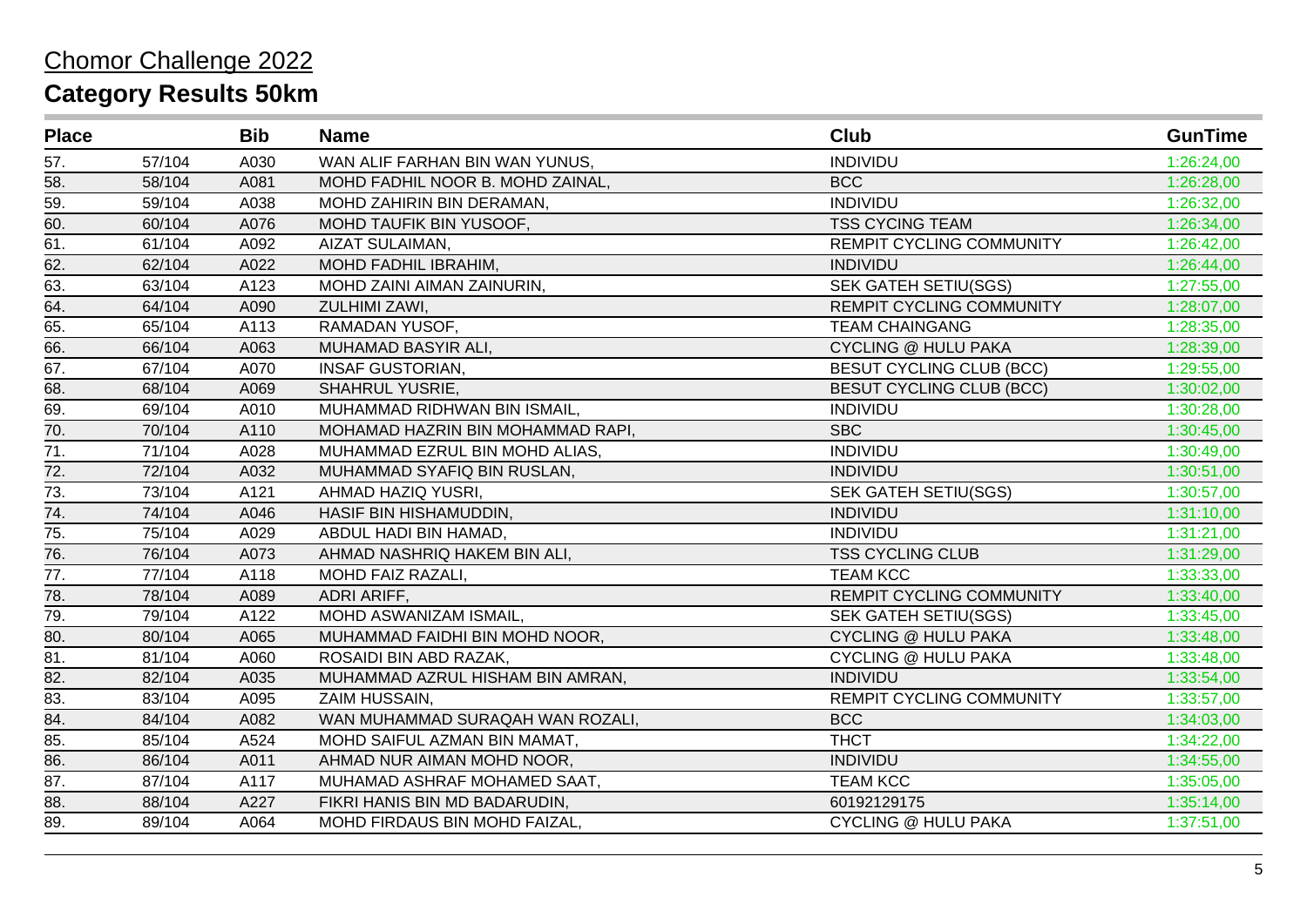| <b>Place</b>      |         | <b>Bib</b> | <b>Name</b>                             | <b>Club</b>                     | <b>GunTime</b> |
|-------------------|---------|------------|-----------------------------------------|---------------------------------|----------------|
| 90.               | 90/104  | A049       | MUHAMAD SYAFFIQ BIN AMRAN,              | <b>INDIVIDU</b>                 | 1:39:54,00     |
| 91.               | 91/104  | A100       | MUHAMAD AFI ABD RAHMAN,                 | <b>REMPIT CYCLING COMMUNITY</b> | 1:39:55,00     |
| 92.               | 92/104  | A026       | MUHAMMAD AZIM BIN ABU HASSAN SHA'ARI,   | <b>INDIVIDU</b>                 | 1:41:40,00     |
| 93.               | 93/104  | A075       | ARIF RAMLI,                             | <b>BRCC</b>                     | 1:42:07,00     |
| $\overline{94}$ . | 94/104  | A067       | AHMAD FADHIL BIN ZULKIFLI,              | <b>CYCLING @ HULU PAKA</b>      | 1:42:08,00     |
| 95.               | 95/104  | A115       | MUHAMAD NAZARI BIN MD ZIN MEN OPEN,     | <b>KUTAN CYCLING CLUB (KCC)</b> | 1:45:06,00     |
| 96.               | 96/104  | A120       | YAZID B RAMLI,                          | <b>TEAM PROKEN</b>              | 1:46:11,00     |
| 97.               | 97/104  | A054       | AMIRUL ASYRAF RASHDI,                   | MECIP CYCLING TEAM              | 1:49:12,00     |
| 98.               | 98/104  | A056       | <b>BUKHORY TAJUDIN,</b>                 | <b>MECIP CYCLING TEAM</b>       | 1:49:13,00     |
| 99.               | 99/104  | A055       | MUHAMAD AFIQ A JALIL,                   | <b>MECIP CYCLING TEAM</b>       | 1:49:56,00     |
| 100.              | 100/104 | A086       | MUHAMMAD FIRDAUS BIN KAMARI,            | <b>RIDER MACHE (RM)</b>         | 1:56:40,00     |
| 101.              | 101/104 | A034       | MUHAMMAD HAFIQ BIN ROSLAN,              | <b>INDIVIDU</b>                 | 1:56:56,00     |
| 102.              | 102/104 | A085       | SYAMSURI BIN AHMAD,                     | <b>RIDER MACHE (RM)</b>         | 1:57:30,00     |
| 103.              | 103/104 | A084       | MOHAMMAD SYAFIQ BIN MOHD ZULKIFLI,      | <b>RIDER MACHE (RM)</b>         | 1:57:38,00     |
| 104.              | 104/104 | A119       | MOHD KHAIRUL IZHAM BIN RAZALI,          | <b>TEAM KCC</b>                 | 1:59:38,00     |
| <b>DNF</b>        | $-1/-1$ | A014       | MOHD ZULHAFIZ BIN MAMAT,                | <b>INDIVIDU</b>                 |                |
| <b>DNF</b>        | $-1/-1$ | A048       | MOHD FIKRI BIN ABDULLAH,                | <b>INDIVIDU</b>                 |                |
| <b>DNF</b>        | $-1/-1$ | A050       | MOHAMMAD ASYRAF BIN MOHAMMAD FAIZ NAIM, | <b>INDIVIDU</b>                 |                |
| <b>DNF</b>        | $-1/-1$ | A051       | FARIS ABDULLAH,                         | <b>INDIVIDU</b>                 |                |
| <b>DNF</b>        | $-1/-1$ | A059       | FAKHRUL AMIRIN BIN CHE MUSTAFA,         | <b>CYCLING @ HULU PAKA</b>      |                |
| <b>DNF</b>        | $-1/-1$ | A062       | MOHD HAZWAN ROSLEE,                     | <b>CYCLING @ HULU PAKA</b>      |                |
| <b>DNF</b>        | $-1/-1$ | A091       | LUQMAN HUSSAIN,                         | <b>REMPIT CYCLING COMMUNITY</b> |                |
| <b>DNF</b>        | $-1/-1$ | A093       | AL HAFIZ GHAZALI,                       | REMPIT CYCLING COMMUNITY        |                |
| <b>DNF</b>        | $-1/-1$ | A101       | <b>IBRAHIM FIKRI,</b>                   | MIFH CYCLING GROUP              |                |
| <b>DNF</b>        | $-1/-1$ | A104       | KAMARUZAMAN HARUN,                      | <b>NGAMBAX CYCLING TEAM</b>     |                |
| <b>DNS</b>        | $-1/-1$ | A005       | MUHAMMAD ARIF AIMAN BIN MUSTAFA,        | <b>INDIVIDU</b>                 |                |
| <b>DNS</b>        | $-1/-1$ | A008       | MOHD FURQAN BIN MOHAMAD,                | <b>INDIVIDU</b>                 |                |
| <b>DNS</b>        | $-1/-1$ | A013       | IZHAM ABU BAKAR,                        | <b>INDIVIDU</b>                 |                |
| <b>DNS</b>        | $-1/-1$ | A016       | MOHD YUSRI BIN MOHD GATI,               | <b>INDIVIDU</b>                 |                |
| <b>DNS</b>        | $-1/-1$ | A018       | MOHD SYAFIQ BIN SHAFIE,                 | <b>INDIVIDU</b>                 |                |
| <b>DNS</b>        | $-1/-1$ | A020       | MOHD AMEER KHALEES,                     | <b>INDIVIDU</b>                 |                |
| <b>DNS</b>        | $-1/-1$ | A023       | MOHD SARIFUDIN BIN KHAMIS,              | <b>INDIVIDU</b>                 |                |
| <b>DNS</b>        | $-1/-1$ | A024       | MOHD HAFIZ BIN YUSOFF,                  | <b>INDIVIDU</b>                 |                |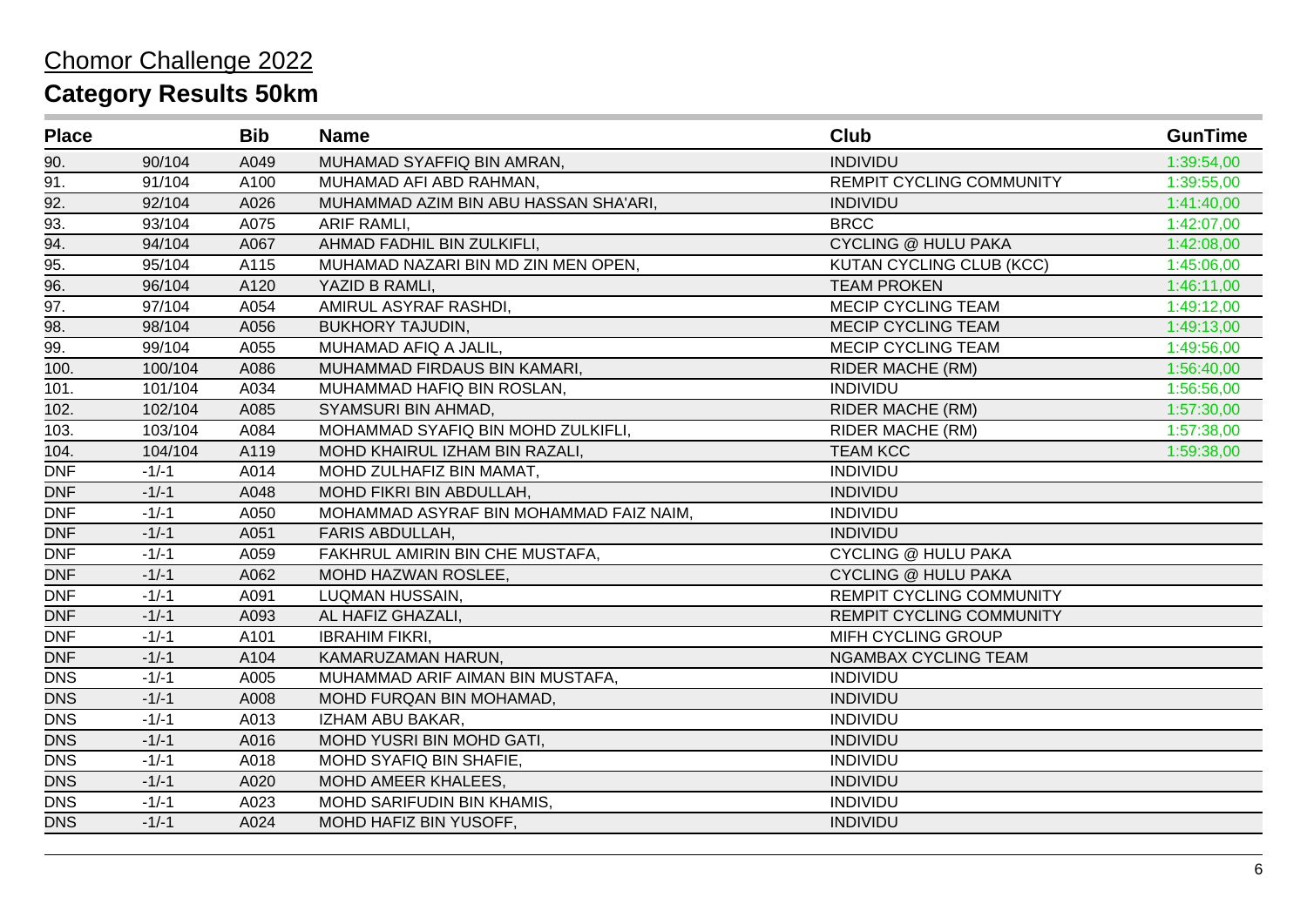| <b>Place</b>     |                     | <b>Bib</b>  | <b>Name</b>                                      | <b>Club</b>                 | <b>GunTime</b> |
|------------------|---------------------|-------------|--------------------------------------------------|-----------------------------|----------------|
| <b>DNS</b>       | $-1/-1$             | A036        | MUHAMMAD HASBULLAH BIN MOHAMED,                  | <b>INDIVIDU</b>             |                |
| <b>DNS</b>       | $-1/-1$             | A040        | FA ZURY,                                         | <b>INDIVIDU</b>             |                |
| <b>DNS</b>       | $-1/-1$             | A041        | AJANG,                                           | <b>INDIVIDU</b>             |                |
| <b>DNS</b>       | $-1/-1$             | A042        | WAN MUKTAFI,                                     | <b>INDIVIDU</b>             |                |
| <b>DNS</b>       | $-1/-1$             | A044        | SHAFARIM RAMLI,                                  | <b>INDIVIDU</b>             |                |
| <b>DNS</b>       | $-1/-1$             | A053        | ARZEMIEL BIN MD SALEH,                           | <b>MECIP CYCLING TEAM</b>   |                |
| <b>DNS</b>       | $-1/-1$             | A066        | MUHAMMAD SHAFIQ BIN ZAINAL,                      | <b>CYCLING @ HULU PAKA</b>  |                |
| <b>DNS</b>       | $-1/-1$             | A072        | WAN AHMAD ABDUL AZIZ,                            | <b>BRCC</b>                 |                |
| <b>DNS</b>       | $-1/-1$             | A108        | ANIS,                                            | <b>IMCT</b>                 |                |
| <b>DNS</b>       | $-1/-1$             | A114        | ROS MOHD MUHARAM,                                | PMINT CYCLING TEAM          |                |
| <b>DNS</b>       | $-1/-1$             | A125        | HAFIZ SHAHRIN ABDULLAH,                          | <b>INDIVIDU</b>             |                |
|                  | <b>MEN UNDER 23</b> |             |                                                  |                             |                |
| 1.               | 1/60                | B154        | KEE ZHE YIE,                                     | <b>MSNT</b>                 | 1:11:12,00     |
| 2.               | 2/60                | B153        | M.SHAMIR AIMAN B.ABD HALIM,                      | <b>MSNT</b>                 | 1:11:13,00     |
| 3.               | 3/60                | B194        | MUHAMMAD YUSRI B SHAARI,                         | TEAM PERAK ICON CAFE        | 1:11:54,00     |
| $\overline{4}$ . | 4/60                | B168        | M.HAKIMI HAIQAL B.AHMAD SABRI,                   | <b>MSNT</b>                 | 1:11:56,00     |
| 5.               | 5/60                | B185        | NASRUL FIRAS BIN RIDZUAN,                        | <b>TEAM CYCLOMOTION</b>     | 1:12:00,00     |
| 6.               | 6/60                | B181        | FIKRI MEJAMIN,                                   | <b>TSG AFTERSCHOOL</b>      | 1:12:02,00     |
| $\overline{7}$ . | 7/60                | <b>B179</b> | WAN MUHAMMAD HAMIZAN IFWAT WAN BADRULFADLI SHAM, | <b>TSG AFTERSCHOOL</b>      | 1:12:03,00     |
| 8.               | 8/60                | <b>B148</b> | ABDUL SYAZWAN BIN ABDUL RAHMAN,                  | <b>MIFH</b>                 | 1:12:05,00     |
| 9.               | 9/60                | B145        | MUHAMMAD AQIL FARHAN BIN MOHAMAD SUKRI,          | <b>MS BIKE RACING</b>       | 1:12:09,00     |
| 10.              | 10/60               | B133        | MUHAMMAD IQMAL BIN MOHD ZARAWI,                  | <b>INDIVIDU</b>             | 1:12:10,00     |
| 11.              | 11/60               | B167        | M.HAIZAM B.M.SHABRI,                             | <b>MSNT</b>                 | 1:12:11,00     |
| 12.              | 12/60               | B134        | MUHAMMAD MIRZA HAIKAL BIN MOHD JAAFAR,           | <b>INDIVIDU</b>             | 1:12:51,00     |
| 13.              | 13/60               | B195        | ARIFF DANIAL B NOOR ROSEIDI,                     | <b>TEAM PERAK ICON CAFE</b> | 1:12:52,00     |
| 14.              | 14/60               | B152        | MUHAMMAD KHAIRUL AMIN BIN ROZMI,                 | <b>BMCC</b>                 | 1:12:53,00     |
| 15.              | 15/60               | B196        | MIOR MUHAMMAD HAZWAN B HAMZAH,                   | TEAM PERAK ICON CAFE        | 1:12:55,00     |
| 16.              | 16/60               | B160        | TENGKU M.NAJID B.TENGKU NORIZAN,                 | <b>MSNT</b>                 | 1:13:02,00     |
| 17.              | 17/60               | <b>B159</b> | M.ADAM RAMDZAN B.RAZALI,                         | <b>MSNT</b>                 | 1:13:46,00     |
| 18.              | 18/60               | B192        | ZAMIRUL AZREZZA BIN ZULKEFLI,                    | <b>TEAM CYCLOMOTION</b>     | 1:13:49,00     |
| $\overline{19.}$ | 19/60               | <b>B198</b> | MOHAMMAD FAIZ FAKHRI B OMAR,                     | <b>TEAM PERAK ICON CAFE</b> | 1:13:52,00     |
| 20.              | 20/60               | B149        | MUHAMAD FIKRI HAKIM BIN HASHIM,                  | RIDER MACHE (RM)            | 1:14:06,00     |
| 21.              | 21/60               | B161        | ZULHAIQAL HAKIMI B.ZAMARI,                       | <b>MSNT</b>                 | 1:14:08,00     |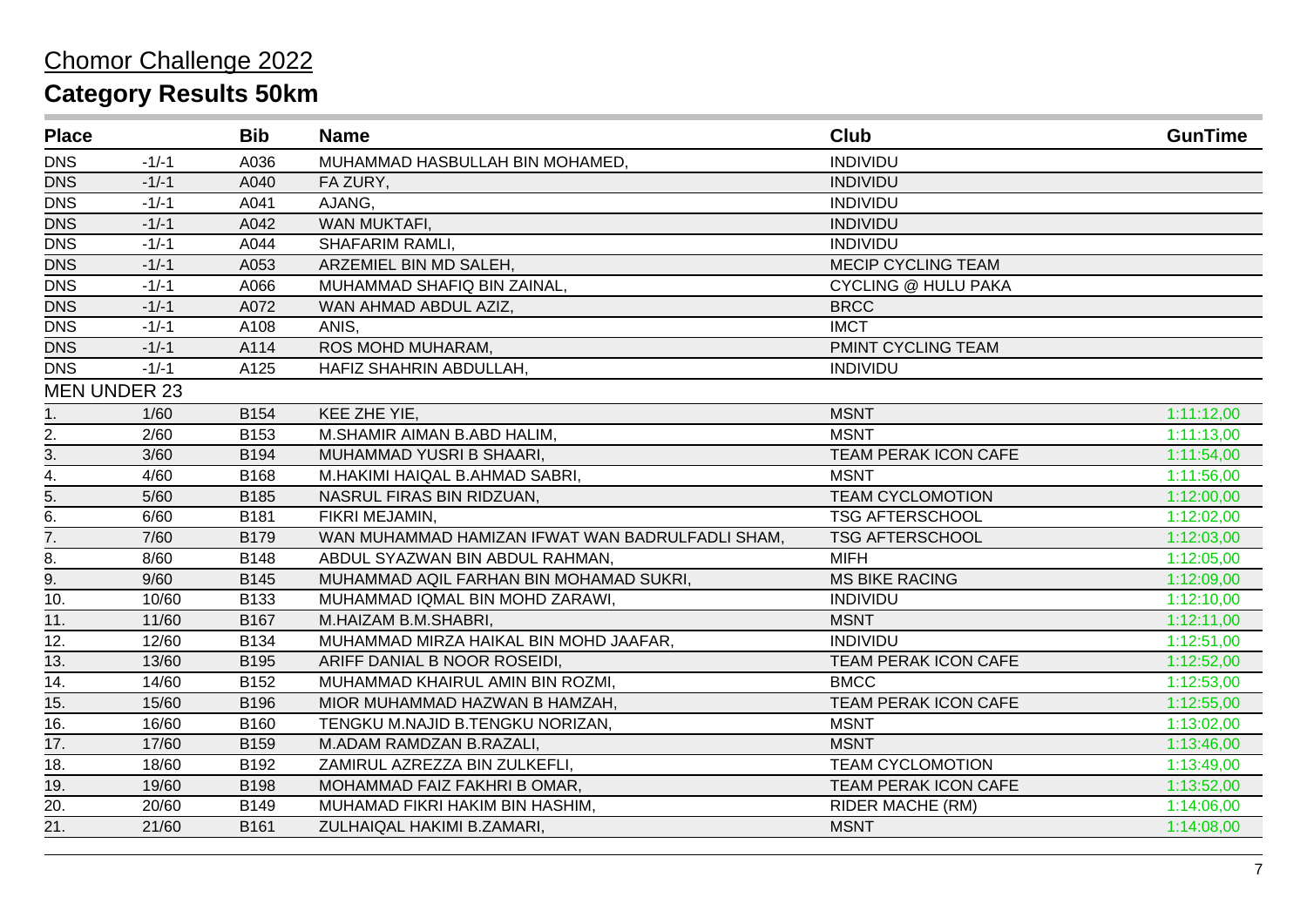| <b>Place</b>      |       | <b>Bib</b>  | <b>Name</b>                            | Club                        | <b>GunTime</b> |
|-------------------|-------|-------------|----------------------------------------|-----------------------------|----------------|
| 22.               | 22/60 | B189        | IMRAN BIN MUHAMMAD SHAH KHUZAR,        | <b>TEAM CYCLOMOTION</b>     | 1:14:08,00     |
| 23.               | 23/60 | <b>B177</b> | SAAD WAQAS BIN SALEH,                  | <b>INDIVIDU</b>             | 1:14:17,00     |
| 24.               | 24/60 | B132        | EIZZEDIN AFKAR,                        | <b>INDIVIDU</b>             | 1:14:38,00     |
| 25.               | 25/60 | <b>B178</b> | AHMAD NURDANIEL HAIKAL BIN RAZILAH,    | <b>TSG AFTERSCHOOL</b>      | 1:14:55,00     |
| $\overline{26}$   | 26/60 | B316        | MUHAMMAD FIRDAUS IDHAM BIN ZULBAHARI,  | PPCA PASIR PUTEH            | 1:15:14,00     |
| 27.               | 27/60 | B176        | MUHAMMAD HAMIZI BIN ZAMRI,             | <b>MSNT</b>                 | 1:15:16,00     |
| 28.               | 28/60 | B197        | MUHAMMAD ISYRAQ B MOHZANI,             | TEAM PERAK ICON CAFE        | 1:15:43,00     |
| 29.               | 29/60 | B182        | MUHAMMAD NAZIR BIN ZAMRI,              | <b>TSG AFTERSCHOOL</b>      | 1:15:45,00     |
| 30.               | 30/60 | B183        | MUHAMMAD ARIF FAHMI BIN ABDULLAH,      | <b>TSG AFTERSCHOOL</b>      | 1:15:57,00     |
| $\overline{31}$ . | 31/60 | B142        | MUHAMMAD HAFIZ BIN ABDUL HAMID,        | <b>INDIVIDU</b>             | 1:16:21,00     |
| 32.               | 32/60 | B190        | PUTRA AHMAD FAKHRULLAH BIN JAFRI,      | <b>TEAM CYCLOMOTION</b>     | 1:16:21,00     |
| 33.               | 33/60 | <b>B150</b> | MUHAMMAD ALIF IKHWAN BIN MOHD RIDZUAN, | <b>BMCC</b>                 | 1:16:34,00     |
| 34.               | 34/60 | B187        | ADAM ZIKRY IMAN BIN MOHAMAD ZAHARI,    | <b>TEAM CYCLOMOTION</b>     | 1:16:38,00     |
| 35.               | 35/60 | B180        | MOHAMAD UMAR FARHAN BIN MOHAMAD NOOR,  | <b>TSG AFTERSCHOOL</b>      | 1:16:39,00     |
| 36.               | 36/60 | B155        | M.SANIM FITRI B.ABD HALIM,             | <b>MSNT</b>                 | 1:16:41,00     |
| 37.               | 37/60 | B163        | M.EFFAN WAFIY B.NOR EFFANDY,           | <b>MSNT</b>                 | 1:16:47,00     |
| 38.               | 38/60 | B191        | MUHAMMAD ANIQ BIN MOHD AZLI,           | <b>TEAM CYCLOMOTION</b>     | 1:16:48,00     |
| 39.               | 39/60 | <b>B137</b> | MOHAMAD IZLAN HELMI BIN JAMAL,         | <b>INDIVIDU</b>             | 1:17:16,00     |
| 40.               | 40/60 | B172        | SIRHAN WAFIQ BIN SAIFULLAH,            | <b>MSNT</b>                 | 1:17:20,00     |
| $\overline{41}$ . | 41/60 | <b>B144</b> | KHAIRUL FAHIM BIN ROSDI,               | <b>MS BIKE RACING</b>       | 1:17:28,00     |
| 42.               | 42/60 | B184        | MUHAMMAD HAZMI IRHAM BIN MOHD NAZRI,   | <b>TSG AFTERSCHOOL</b>      | 1:17:37,00     |
| 43.               | 43/60 | B174        | MALEK HARITH HAQIMI,                   | <b>MSNT</b>                 | 1:17:40,00     |
| 44.               | 44/60 | B158        | AHMAD ISYRAF NAZHAN BIN M.ZAKI,        | <b>MSNT</b>                 | 1:18:03,00     |
| 45.               | 45/60 | B151        | MUHAMMAD FARIS BIN MOHD FANDI,         | NANGGOR CYCLING TEAM        | 1:18:18,00     |
| $\overline{46}$ . | 46/60 | B164        | M.IQBAL DANEIL,                        | <b>MSNT</b>                 | 1:18:35,00     |
| 47.               | 47/60 | <b>B175</b> | LUKMAN ALHAKIM,                        | <b>SEK GATEH SETIU(SGS)</b> | 1:19:42,00     |
| 48.               | 48/60 | B136        | MUHAMMAD HARIS IKHWAN,                 | <b>INDIVIDU</b>             | 1:19:42,00     |
| 49.               | 49/60 | B156        | AHMAD ZIKRI FAHMI B.ABD JAMIL,         | <b>MSNT</b>                 | 1:19:52,00     |
| 50.               | 50/60 | <b>B157</b> | ADAM ZUHAIRIE B.ZAMANE,                | <b>MSNT</b>                 | 1:19:57,00     |
| 51.               | 51/60 | B166        | WAN M.LUTFI B.WAN ZAIDI,               | <b>MSNT</b>                 | 1:20:00,00     |
| 52.               | 52/60 | B162        | M.IZZ ZIKRY B.M SOPHEAN,               | <b>MSNT</b>                 | 1:21:07,00     |
| $\overline{53}$ . | 53/60 | B135        | MUHAMMAD SYAMIL FARIS MOHD ISA,        | <b>INDIVIDU</b>             | 1:22:45,00     |
| 54.               | 54/60 | B165        | M.KAMIL FARIHIN B.HARON,               | <b>MSNT</b>                 | 1:22:46,00     |